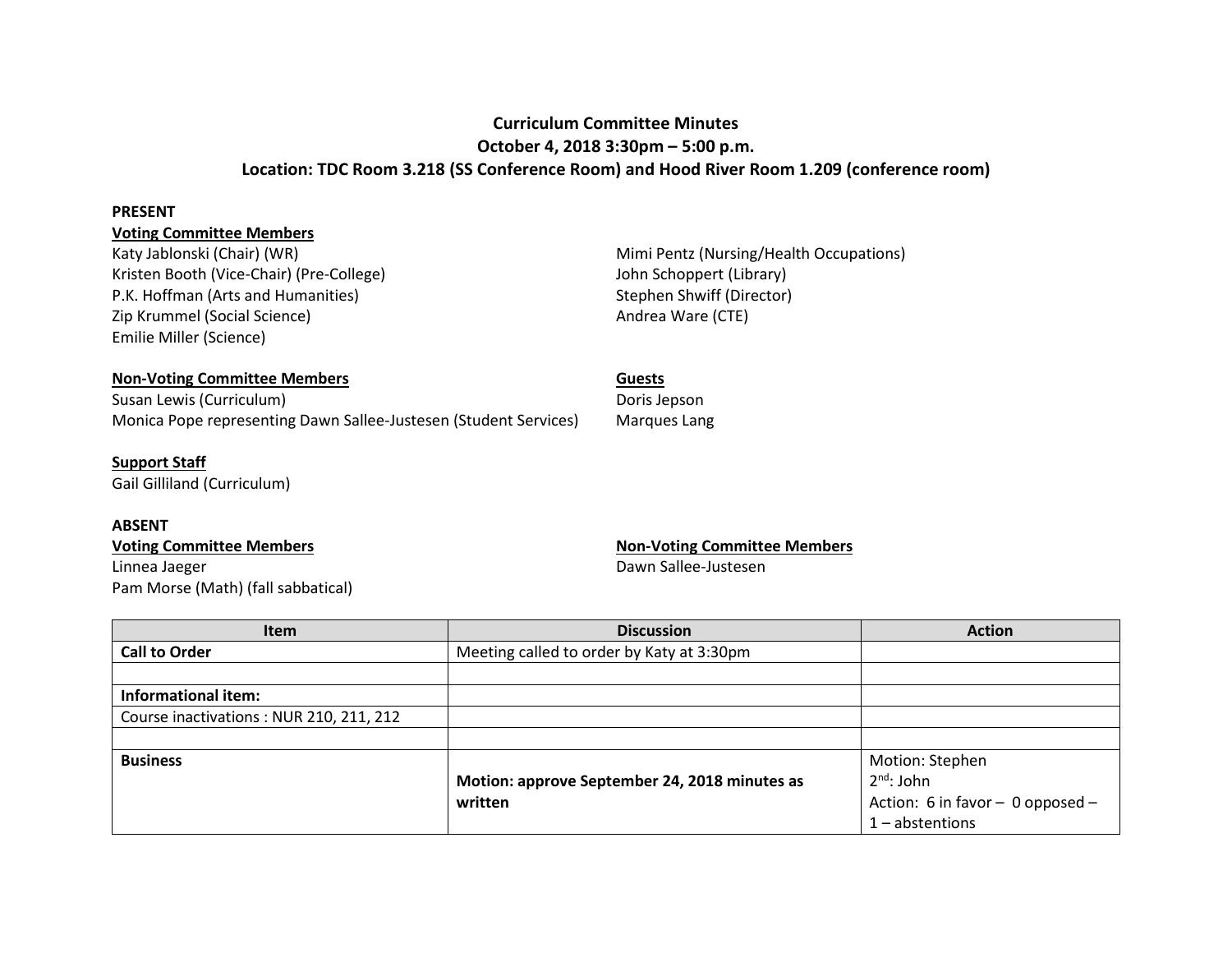| <b>Submissions</b>                                                                        |                                                                                                                                                                                                                                                                                                                                                                                                                                                                                                                                                                                                                                                                                                                                                                                                                                                                                                                                                               |                                                                                         |
|-------------------------------------------------------------------------------------------|---------------------------------------------------------------------------------------------------------------------------------------------------------------------------------------------------------------------------------------------------------------------------------------------------------------------------------------------------------------------------------------------------------------------------------------------------------------------------------------------------------------------------------------------------------------------------------------------------------------------------------------------------------------------------------------------------------------------------------------------------------------------------------------------------------------------------------------------------------------------------------------------------------------------------------------------------------------|-----------------------------------------------------------------------------------------|
| Nursing (OCNE) (Degree Revision: req, crs)                                                | Doris Jepson presented the Nursing revision. This<br>revision is motivated by the goal to revise the prereqs<br>and math requirements to align with consortium<br>requirements.<br>Motion: approve as written                                                                                                                                                                                                                                                                                                                                                                                                                                                                                                                                                                                                                                                                                                                                                 | Motion: Zip<br>2 <sup>nd</sup> Stephen<br>Action: 7 in favor - opposed -<br>abstentions |
|                                                                                           |                                                                                                                                                                                                                                                                                                                                                                                                                                                                                                                                                                                                                                                                                                                                                                                                                                                                                                                                                               |                                                                                         |
| <b>Nursing (Traditional) (Degree Suspension:</b><br>Teach Out Plan, Suspension Checklist) | Brief background: more than 30% of the Nursing<br>program changed when it transitioned to OCNE,<br>requiring sunsetting of the traditional Nursing<br>curriculum.<br>Students have been notified.<br>Reentry will not be available if a student isn't successful<br>in one of their nursing courses. Students were made<br>aware when they entered the program that the program<br>was ending 2019. The notification is also in the Nursing<br>Student Handbook. Currently there is no advanced entry<br>option into the Nursing (OCNE) program, but it is under<br>consideration.<br>All students in the Nursing (Traditional) cohort have<br>received their PN and can take PN boards if not<br>successful in RN this year.<br>There is no impact on faculty.<br>Suspension will be set for summer term 2019. It will stay<br>on our books for 3 years (2022). As of 2019-20, it will no<br>longer be printed in our catalog.<br>Motion: approve as written | Motion: Zip<br>$2nd$ : Mimi<br>Action: 7 in favor $-$ 0 opposed $-$ 0<br>abstentions    |
|                                                                                           |                                                                                                                                                                                                                                                                                                                                                                                                                                                                                                                                                                                                                                                                                                                                                                                                                                                                                                                                                               |                                                                                         |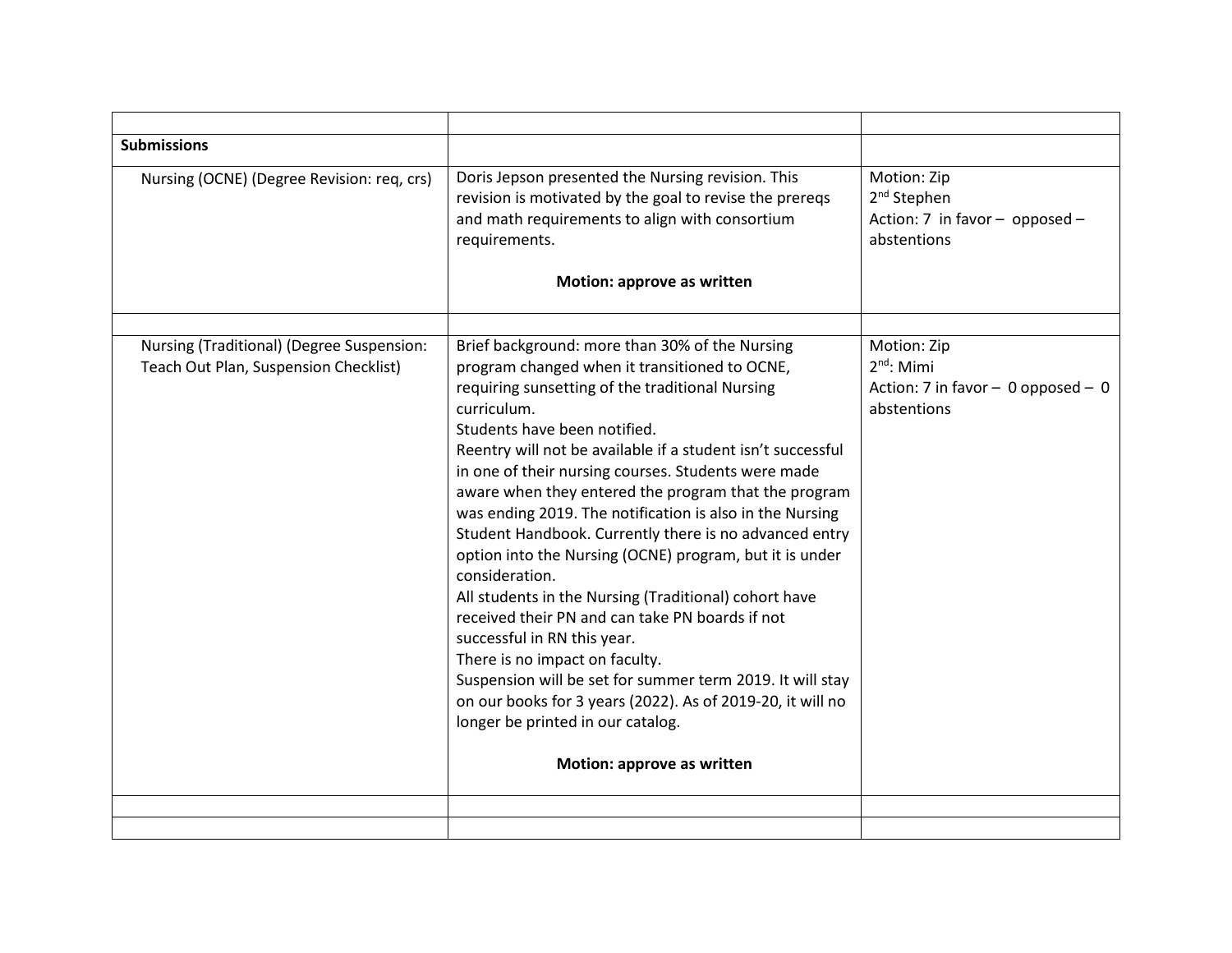| PE 182D MindBody Fitness (Course<br>Revision: des)          | Susan will present PE 182D in Mary Kramer's absence.<br>Motion: approve as written                                                                                                                                                                                                                                                                                   | Motion: Stephen<br>$2^{nd}$ : John<br>Action: 7 in favor - 0 opposed -<br>0 abstentions          |
|-------------------------------------------------------------|----------------------------------------------------------------------------------------------------------------------------------------------------------------------------------------------------------------------------------------------------------------------------------------------------------------------------------------------------------------------|--------------------------------------------------------------------------------------------------|
| BA 150 Introduction to Entrepreneurship<br>(New LDC Course) | Stephen and Marques Lang present a brief introduction<br>to the revision of the new Business program. Many of<br>the courses will be night courses and/or online with<br>scheduling providing opportunity for students to finish<br>the certificate in 1 yr. The certificate is the first year of<br>the degree.<br>The BA 150 course is focused on how you get into | Motion: Zip<br>2 <sup>nd</sup> : Andrea<br>Action: 7 in favor $-$ 0 opposed $-$<br>0 abstentions |
|                                                             | business and is appropriate for a first year student.<br>The committee had the following concerns and<br>suggestions:                                                                                                                                                                                                                                                |                                                                                                  |
|                                                             | Robustness of description of content: The<br>$\bullet$<br>committee was interested in seeing a more<br>developed content description, possibly organized<br>or more directly linked to outcome realization. The<br>CC would like to see content that will provide new<br>faculty with the support and direction to ensure that<br>the required content is covered.   |                                                                                                  |
|                                                             | Inclusion of text, materials and OER resource<br>$\bullet$<br>suggestions: There is a section in the CCOG for this<br>information. Inclusion of suggested texts doesn't<br>need to bind faculty to using the listed resources,<br>but it does provide them with some direction and<br>ideas.                                                                         |                                                                                                  |
|                                                             | Content addressing Outcome #4 not apparent: Will<br>$\bullet$<br>add another bullet to the content addressing the<br>development of exit plans when businesses fail.                                                                                                                                                                                                 |                                                                                                  |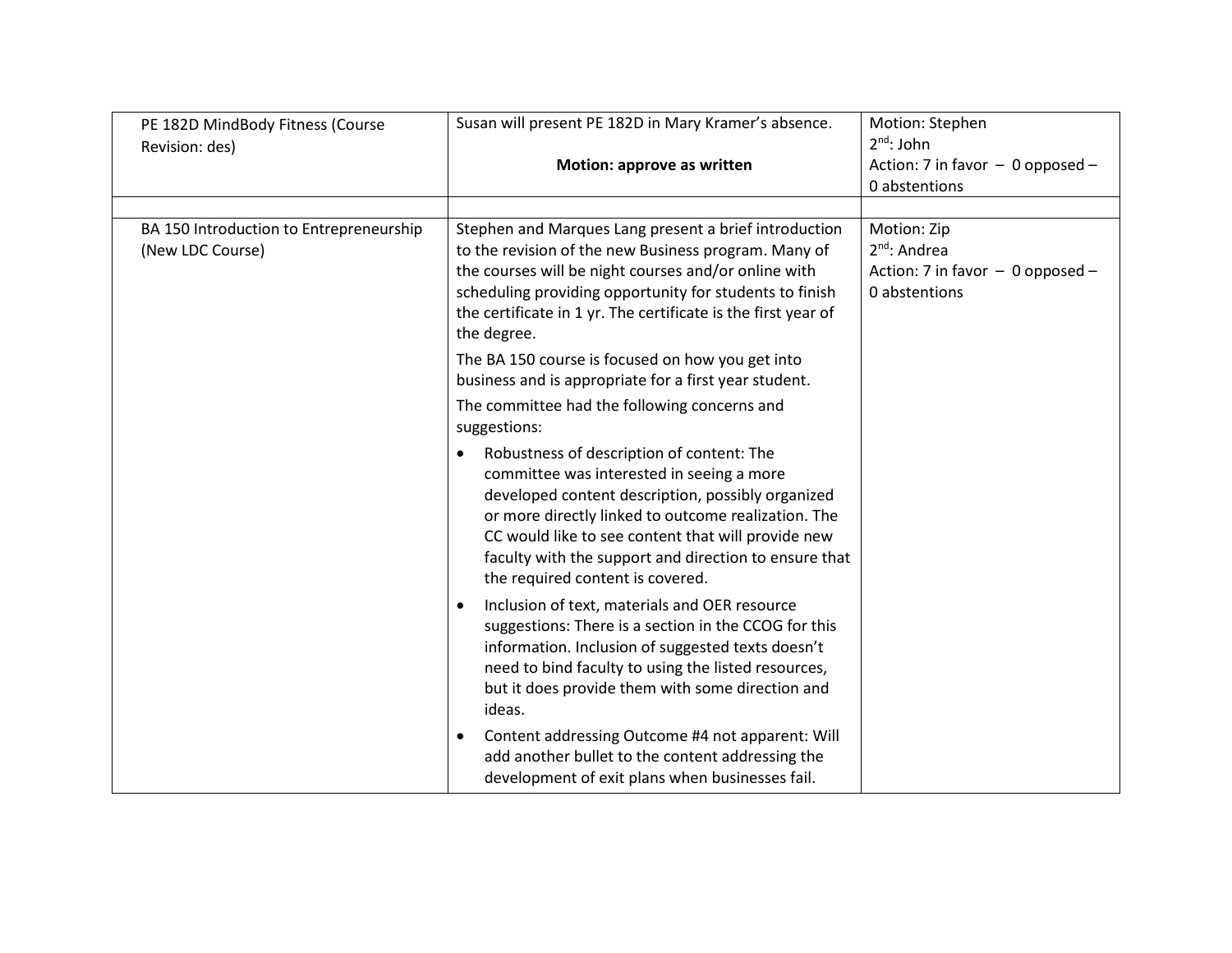|                                                                 | Wording of outcomes 2 and 4 not according to<br>guidelines. Rewritten.<br>BA 150 is planned to start in the fall of 2019.<br>Motion: approve with revisions<br>Outcome #2: Apply the values and personal traits that<br>strengthen an individual's likelihood of successfully<br>launching and operating an entrepreneurial venture<br>and assess personal skills against those successful<br>entrepreneurs.<br>Outcome #4: Identify the reasons small businesses fail<br>and how businesses that fail exit their markets.<br>Content section addition: #11 Development of an exit<br>plan.                                                                                                                                                                                   |                                                                                        |
|-----------------------------------------------------------------|-------------------------------------------------------------------------------------------------------------------------------------------------------------------------------------------------------------------------------------------------------------------------------------------------------------------------------------------------------------------------------------------------------------------------------------------------------------------------------------------------------------------------------------------------------------------------------------------------------------------------------------------------------------------------------------------------------------------------------------------------------------------------------|----------------------------------------------------------------------------------------|
| BA 225 Introduction to Entrepreneurship<br>Law (New LDC Course) | Marques presents the BA 225 submission.<br>Correction made to description to follow guidelines.<br>The lack of transferability documentation was discussed.<br>BA 225 is an LDC and is required to show that it will<br>transfer to at least one university as a general elective.<br>This can be accomplished on the submission form itself<br>and doesn't require the completion of the transferability<br>form and accompanying documentation. Gen Ed courses<br>require the more extensive transferability<br>documentation.<br>Noted that the credits were not listed next to the degree<br>in which the course is scheduled to be offered. 90<br>credits will be added to the form.<br>Motion: approve with revisions<br>Description: Examines the legal and regulatory | Motion: Stephen<br>$2^{nd}$ : Zip<br>Action: 7 in favor - 0 opposed -<br>0 abstentions |
|                                                                 | landscape for the successful entrepreneur. Includes                                                                                                                                                                                                                                                                                                                                                                                                                                                                                                                                                                                                                                                                                                                           |                                                                                        |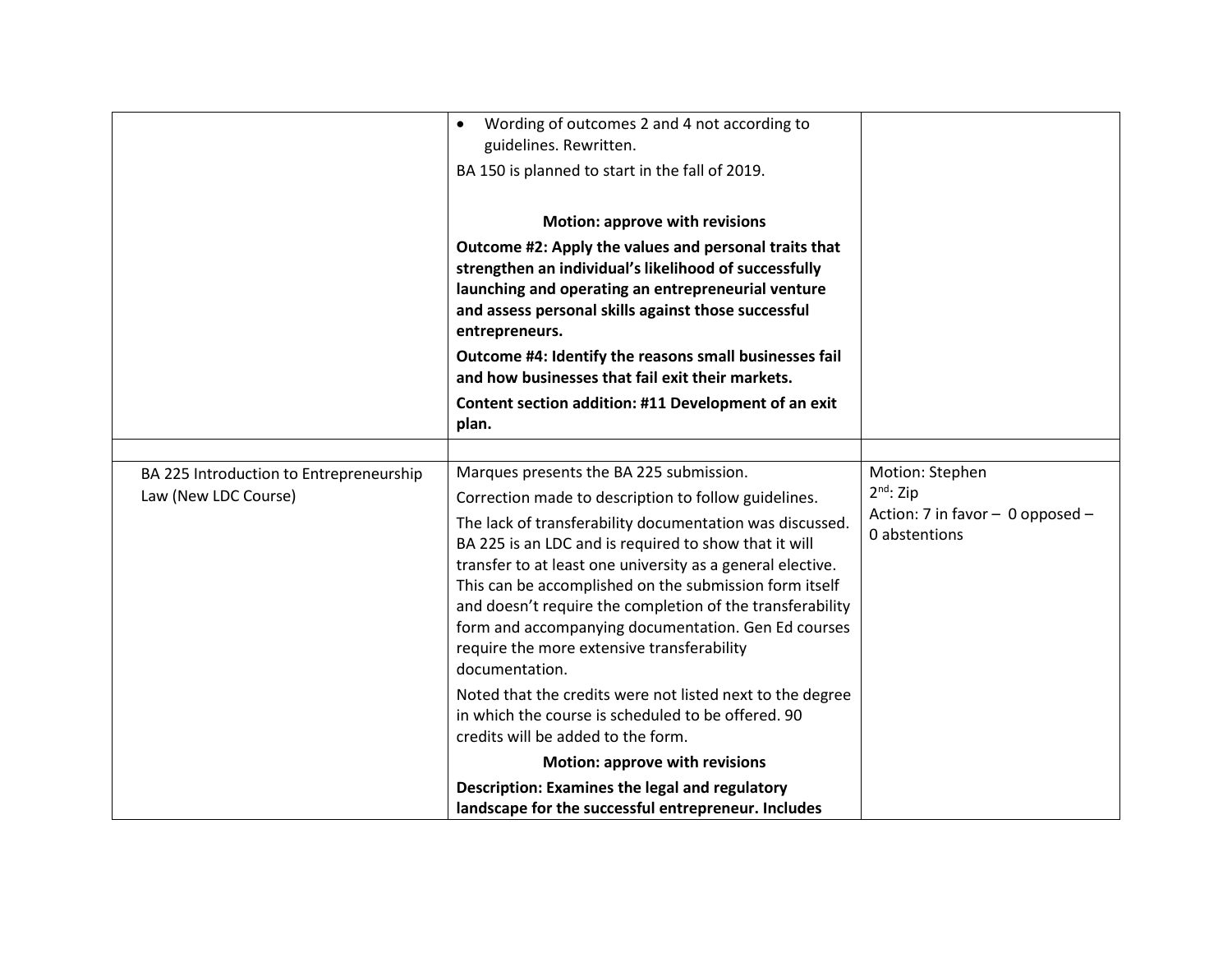|                                                                 | topics in business formation, agency relationships,<br>intellectual property, employment law, antitrust<br>regulation, and dispute resolution. Prerequisites: WR<br>115, RD 115 and MTH 20 or equivalent placement test<br>scores. Audit available.                                                                                                                                                                                                                                                                                                                                                                                                                                                                                                                                                                                                                                                                                                                                                                                                                                                                      |                                                                                        |
|-----------------------------------------------------------------|--------------------------------------------------------------------------------------------------------------------------------------------------------------------------------------------------------------------------------------------------------------------------------------------------------------------------------------------------------------------------------------------------------------------------------------------------------------------------------------------------------------------------------------------------------------------------------------------------------------------------------------------------------------------------------------------------------------------------------------------------------------------------------------------------------------------------------------------------------------------------------------------------------------------------------------------------------------------------------------------------------------------------------------------------------------------------------------------------------------------------|----------------------------------------------------------------------------------------|
| BA 196 Entrepreneurship Capstone - Year<br>One (New LDC Course) | Stephen presented BA 196 for approval.<br>The focus of BA 196 is to provide the student<br>opportunity to apply classroom knowledge learned<br>throughout the term to a real world business<br>experience. The first year capstone is required for the<br>certificate.<br>Extensive discussion regarding the difference between<br>the first year and second year capstone. Concern that<br>there was insufficient difference exhibited in the writing<br>of the description, outcomes and content. Resolution of<br>concerns was found, and a minor revision of the course<br>description was made.<br>4:39pm, Kristen arrives<br>Motion: approve with revisions<br>Course Description: Synthesizes the first-year of study,<br>examining an entrepreneurial venture. Fosters<br>creativity in the design and planned execution of the<br>endeavor. Promotes awareness of the perquisites and<br>pitfalls of entrepreneurship through interactions with<br>actual business founders and owners. Prerequisites:<br>completion of 30 credits of required coursework for<br>Entrepreneurship certificate. Audit available. | Motion: Stephen<br>$2^{nd}$ : Zip<br>Action: 7 in favor - 0 opposed -<br>1 abstentions |
| BA 296 Entrepreneurship Capstone - Year<br>Two (New LDC Course) | Resolved grammar issue in Outcome #2 making<br>"forecasts" singular rather than plural.<br>Add audit option to the description.                                                                                                                                                                                                                                                                                                                                                                                                                                                                                                                                                                                                                                                                                                                                                                                                                                                                                                                                                                                          | Motion: John<br>$2^{nd}$ : PK                                                          |